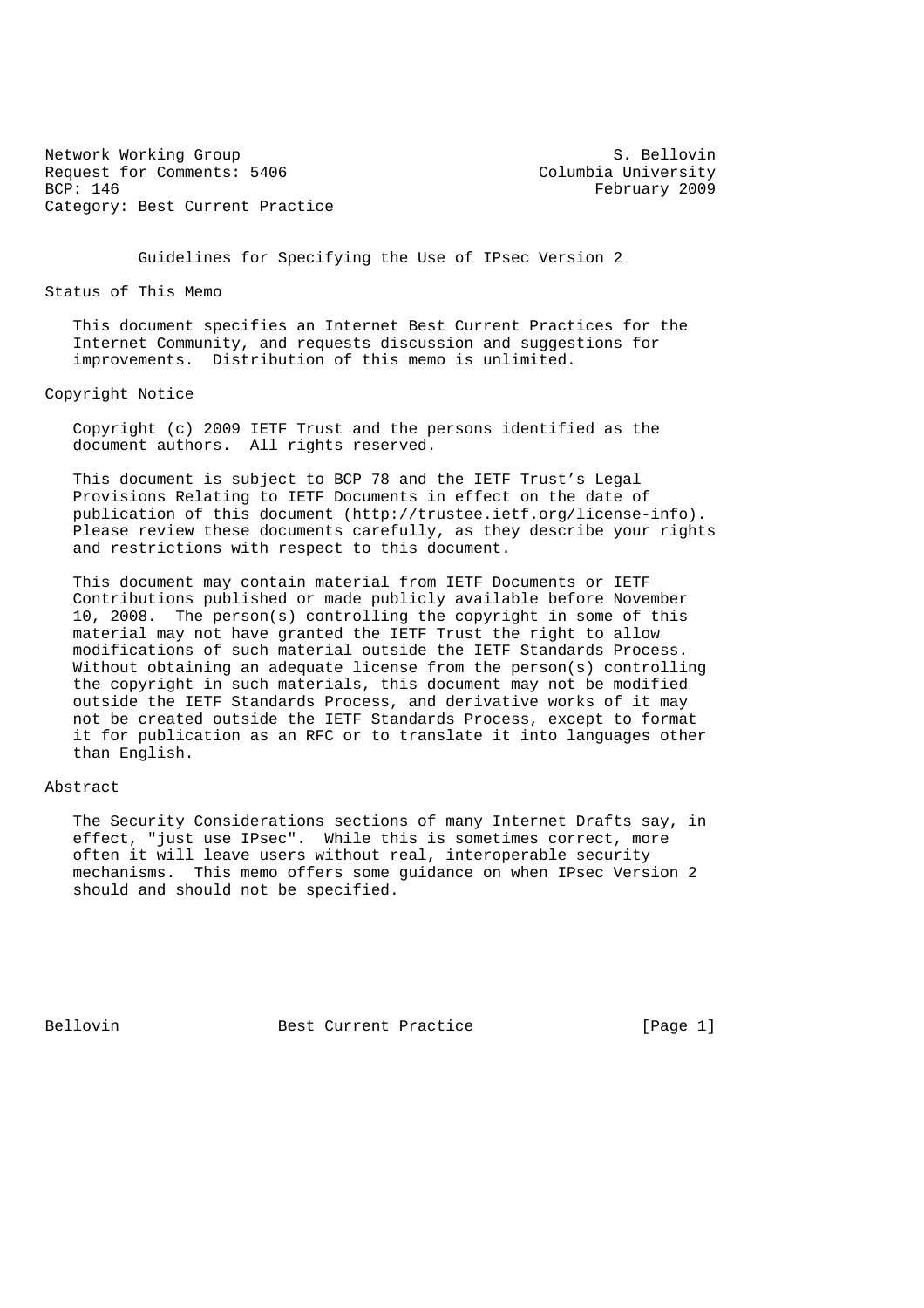## 1. Introduction

 The Security Considerations sections of many Internet Drafts say, in effect, "just use IPsec". While the use of IPsec is sometimes the correct security solution, more information is needed to provide interoperable security solutions. In some cases, IPsec is unavailable in the likely endpoints. If IPsec is unavailable to - and hence unusable by  $-$ - a majority of the users in a particular protocol environment, then the specification of IPsec is tantamount to saying "turn off security" within this community. Further, when IPsec is available, the implementation may not provide the proper granularity of protection. Finally, if IPsec is available and appropriate, the document mandating the use of IPsec needs to specify just how it is to be used.

 The goal of this document is to provide guidance to protocol designers on the specification of IPsec when it is the appropriate security mechanism. The protocol specification is expected to provide realistic, interoperable security. Therefore, guidance on the configuration of the various IPsec databases, such as the Security Policy Database (SPD), is often required.

 This document describes how to specify the use of IPsec Version 2 [RFC2401] including the ESPv2 (Encapsulating Security Payload version 2) [RFC2406], AHv2 (Authentication Header version 2) [RFC2402], and IKEv1 (Internet Key Exchange version 1) [RFC2409]. A separate document will describe the IPsec Version 3 suite [RFC4301] [RFC4302] [RFC4303] [RFC4306].

 For further guidance on security considerations (including discussion of IPsec), see [RFC3552].

 NOTE: Many of the arguments below relate to the capabilities of current implementations of IPsec. These may change over time; this advice is based on the knowledge available to the IETF at publication time.

### 2. WARNING

 The design of security protocols is a subtle and difficult art. The cautions here about specifying the use of IPsec should NOT be taken to mean that you should invent your own new security protocol for each new application. If IPsec is a bad choice, using another standardized, well-understood security protocol will almost always give the best results for both implementation and deployment. Security protocols are very hard to design; rolling out a new one will require extensive theoretical and practical work to confirm its security properties and will incur both delay and uncertainty.

Bellovin **Best Current Practice** [Page 2]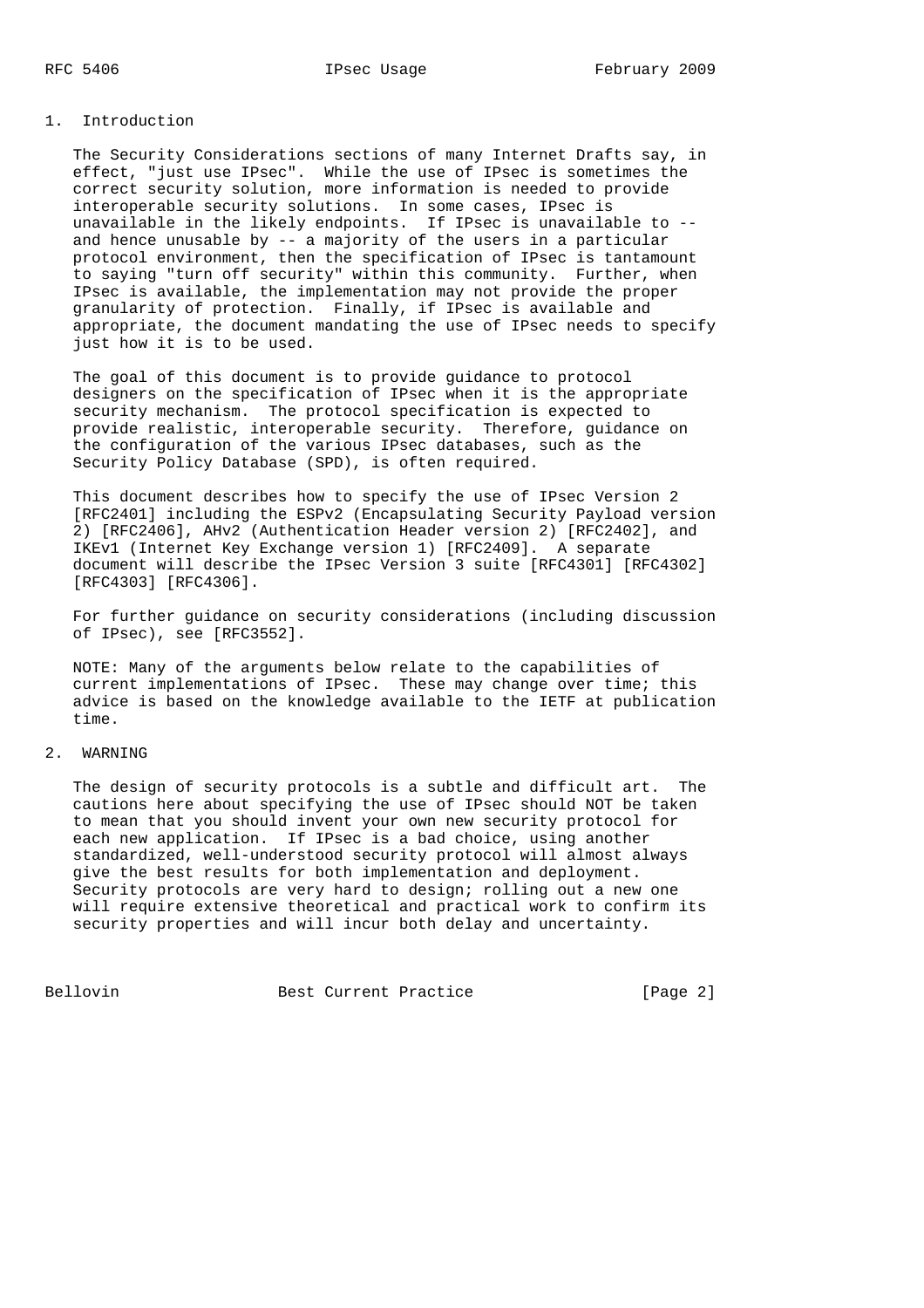## 3. The Pieces of IPsec

 IPsec is composed of a number of different pieces. These can be used to provide confidentiality, integrity, and replay protection; though some of these can be configured manually, generally a key management component is used. Additionally, the decision about whether and how to use IPsec is controlled by a policy database of some sort.

### 3.1. AH and ESP

 The Authentication Header (AH) [RFC2402] and the Encapsulating Security Payload (ESP) [RFC2406] are the over-the-wire security protocols. Both provide (optional) replay protection. ESP typically is used to provide confidentiality (encryption), integrity, and authentication for traffic. ESP also can provide integrity and authentication without confidentiality, which makes it a good alternative to AH in most cases where confidentiality is not a required or desired service. Finally, ESP can be used to provide confidentiality alone, although this is not recommended [Bell96].

 The difference in integrity protection offered by AH is that AH protects portions of the preceding IP header, including the source and destination address. However, if ESP is used in tunnel mode (see Section 3.2) and integrity/authentication is enabled, the IP header seen by the source and destination hosts is completely protected anyway.

 AH can also protect those IP options that need to be seen by intermediate routers, but must be intact and authentic when delivered to the receiving system. At this time, use (and existence) of such IP options is extremely rare.

 If an application requires such protection, and if the information to be protected cannot be inferred from the key management process, AH must be used. (ESP is generally regarded as easier to implement; however, virtually all IPsec packages support both.) If confidentiality is required, ESP must be used. It is possible to use AH in conjunction with ESP, but this combination is rarely required.

 All variants of IPsec have problems with NAT boxes -- see [RFC3715] for details -- but AH is considerably more troublesome. In environments where there is substantial likelihood that the two endpoints will be separated by a NAT box -- this includes almost all services involving user-to-server traffic, as opposed to server-to server traffic -- NAT traversal [RFC3948] should be mandated and AH should be avoided. (Note that [RFC3948] is for ESP only, and cannot be used for AH.)

Bellovin Best Current Practice [Page 3]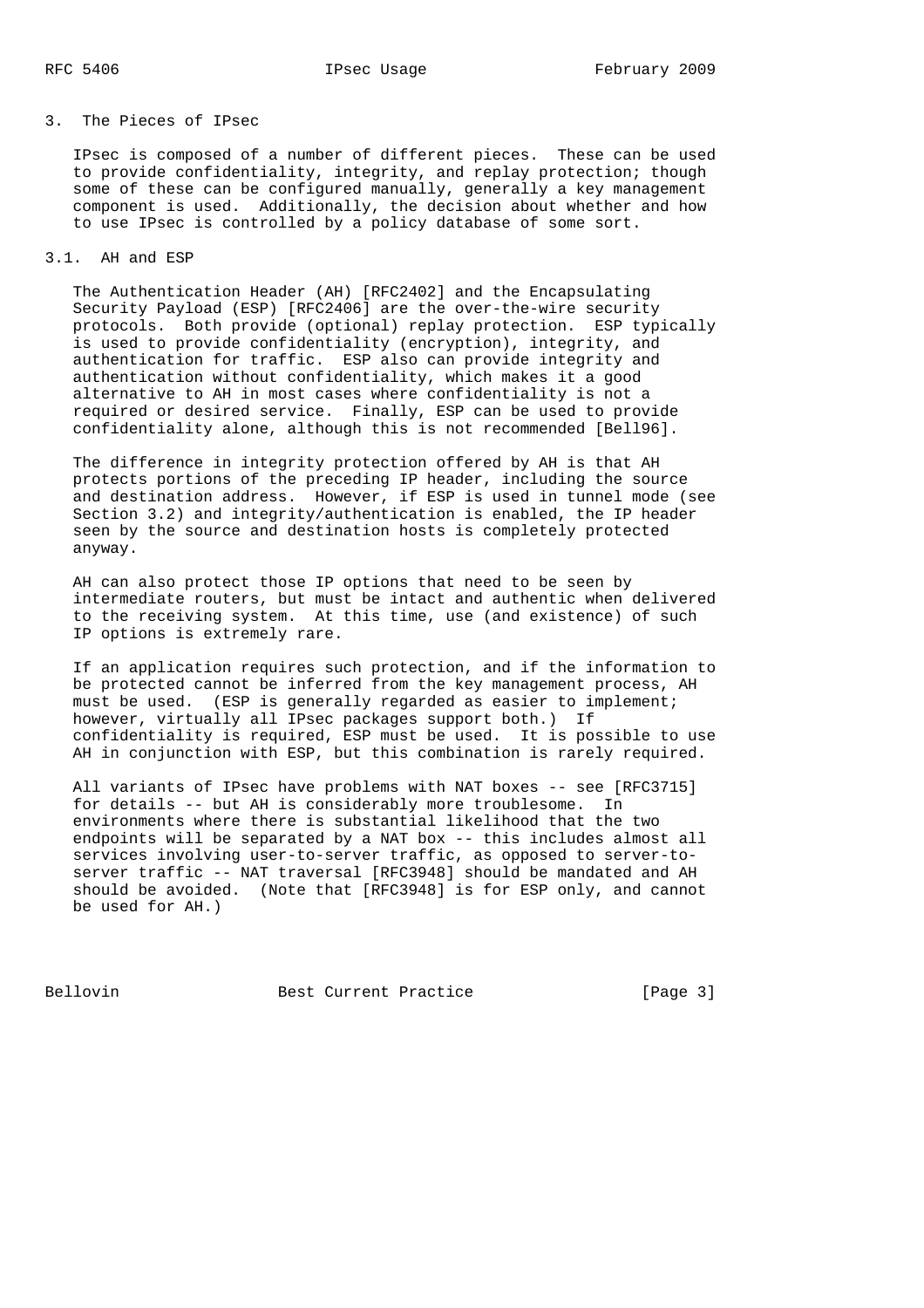### 3.2. Transport and Tunnel Mode

AH and ESP can both be used in either transport mode or tunnel mode. In tunnel mode, the IPsec header is followed by an inner IP header. This is the normal usage for Virtual Private Networks (VPN) and is generally required whenever either end of the IPsec-protected path is not the ultimate IP destination, e.g., when IPsec is implemented in a firewall, router, etc.

 Transport mode is preferred for point-to-point communication, though tunnel mode can also be used for this purpose.

### 3.3. Key Management

 Any cryptographic system requires key management. IPsec provides for both manual and automatic key management schemes. Manual key management is easy; however, it doesn't scale very well. Also, IPsec's replay protection mechanisms are not available if manual key management is used. The need for automatic key exchange is discussed in more detail in [RFC4107].

 The primary automated key exchange mechanism for IPsec is the Internet Key Exchange (IKE) [RFC2409]. A new, simpler version of IKE has been approved [RFC4306], but many existing systems still use IKEv1. This document does not discuss IKEv2 and IPsecv3. A second mechanism, Kerberized Internet Negotiation of Keys (KINK) [RFC4430], has been defined. It, of course, uses Kerberos and is suitable if and only if a Kerberos infrastructure is available.

 If a decision to use IKE is made, the precise mode of operation must be specified as well. IKE can be used in main mode or aggressive mode; both support digital signatures, two different ways of using public key encryption, and shared secrets for authentication.

 Shared secret authentication is simpler; however, it doesn't scale as well in many-to-many communication scenarios since each endpoint must share a unique secret with every peer with which it can communicate. Note, though, that using shared secrets in IKE is far preferable to manual keying.

 In most real-world situations where public key modes of IKE are used, locally issued certificates are employed. That is, the administrator of the system or network concerned will issue certificates to all authorized users. These certificates are useful only for IPsec.

 It is sometimes possible to use certificates [RFC5280] from an existing Public Key Infrastructure (PKI) with IKE. In practice, this is rare. Furthermore, not only is there no global PKI covering most

Bellovin Best Current Practice [Page 4]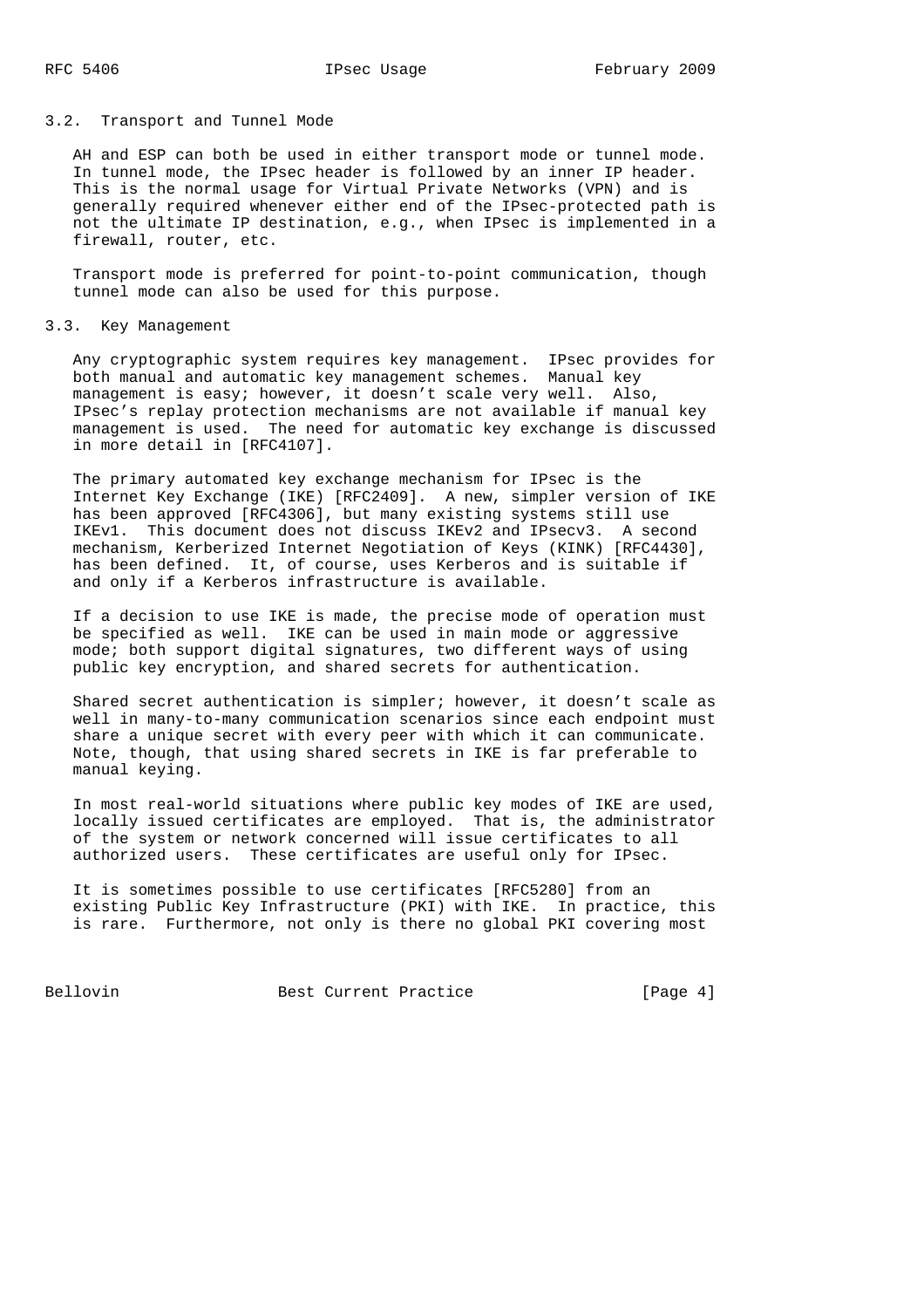Internet endpoints, there probably never will be. Designing a structure that assumes such a PKI is a mistake. In particular, assuming that an arbitrary node will have an "authentic" certificate, issued by a mutually trusted third party and vouching for that node's identity, is wrong. Again, such a PKI does not and probably will not exist. Public key IKE is generally a good idea, but should almost always be used with locally issued certificates as opposed to certificates from an existing PKI.

 Note that public key schemes require a substantial amount of computation. Protocol designers should consider whether or not such computations are feasible on devices of interest to their clientele. Using certificates roughly doubles the number of large exponentiations that must be performed, compared with shared secret versions of IKE.

 Today, even low-powered devices can generally perform enough computation to set up a limited number of security associations. Concentration points, such as firewalls or VoIP servers, may require hardware assists, especially if many peers are expected to create security associations at about the same time.

 Using any automated key management mechanism can be difficult when trying to protect low-level protocols. For example, even though [RFC2461] specified the use of IPsec to protect IPv6 Neighbor Discovery, it was impossible to do key management: nodes couldn't use IKE because it required IP-level communication, and that isn't possible before Neighbor Discovery associations are set up.

3.4. Application Programming Interface (API)

 It is, in some sense, a misnomer to speak of the API as a part of IPsec since this piece is missing on many systems. To the extent that APIs exist, they aren't standardized. The problem is simple: there is no portable way (and often no way at all) for an application to request IPsec protection, or to tell if it was used for given inbound packets or connections.

There are additional problems:

- o Applications rarely have access to such APIs. Rather, IPsec is usually configured by a system or network administrator.
- o Applications are unable to verify that IPsec services are being used underneath.

Bellovin **Best Current Practice** [Page 5]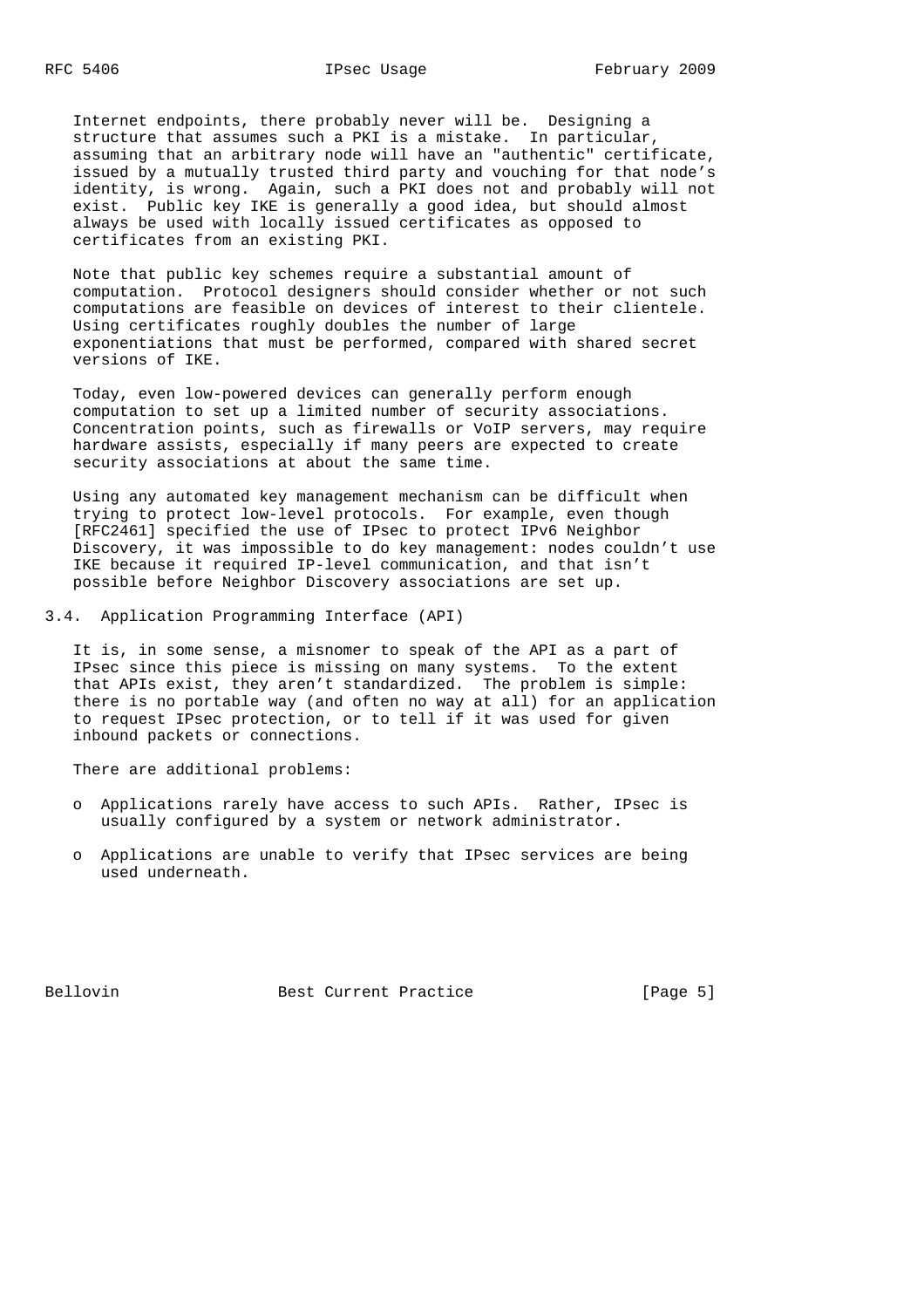o Applications are unaware of the specific identities and properties of the protected channel provided by IPsec. For instance, the IPsec key management mechanisms may be aware of the identity and authorization of the peer, but this information cannot be used by the application nor linked to application-level decisions, such as access to resources reserved to the entity identified by this identity.

 Router- or firewall-based IPsec implementations pose even greater problems since there is no standardized over-the-wire protocol for communicating this information from outboard encryptors to hosts.

 By contrast, higher-layer security services, such as TLS, are able to provide the necessary control and assurance.

4. Availability of IPsec in Target Devices

 Although IPsec is now widely implemented and is available for current releases of most host operating systems, it is less available for embedded systems. Few hubs, network address translators, etc., implement it, especially at the low end. It is generally inappropriate to rely on IPsec when many of the endpoints are in this category.

 Even for host-to-host use, IPsec availability (and experience and ease of use) has generally been for VPNs. Hosts that support IPsec for VPN use frequently do not support it on a point-to-point basis, especially via a stable, well-defined API or user interface.

 Finally, few implementations support multiple layers of IPsec. If a telecommuter is using IPsec in VPN mode to access an organizational network, he or she may not be able to employ a second level of IPsec to protect an application connection to a host within the organization. (We note that such support is, in fact, mandated by Case 4 of Section 4.5 of [RFC2401]. Nevertheless, it is not widely available.) The likelihood of such deployment scenarios should be taken into account when deciding whether or not to mandate IPsec.

## 5. Endpoints

 [RFC2401] describes many different forms of endpoint identifier. These include source addresses (both IPv4 and IPv6), host names (possibly as embedded in X.500 certificates), and user IDs (again, possibly as embedded in a certificate). Not all forms of identifier are available on all implementations; in particular, user-granularity identification is not common. This is especially a concern for multi-user systems, where it may not be possible to use different certificates to distinguish between traffic from two different users.

Bellovin **Best Current Practice** [Page 6]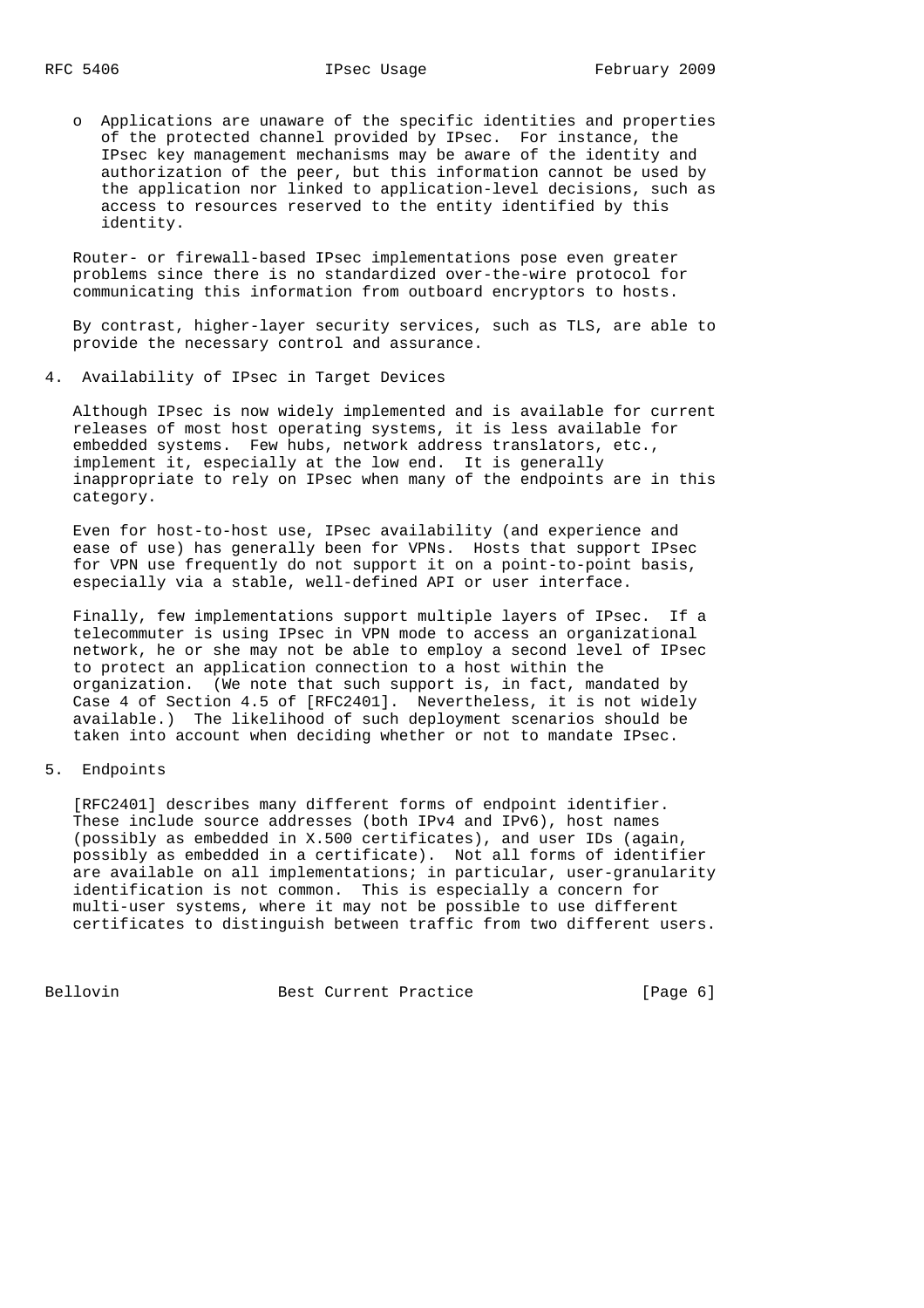Again, we note that the ability to provide fine-grained protection, such as keying each connection separately and with per-user credentials, was one of the original design goals of IPsec. Nevertheless, only a few platforms support it. Indeed, some implementations do not even support using port numbers when deciding whether or not to apply IPsec protection.

## 6. Selectors and the SPD

 Section 4.4 of [RFC2401] describes the Security Policy Database (SPD) and "selectors" used to decide what traffic should be protected by IPsec. Choices include source and destination addresses (or address ranges), protocol numbers (i.e., 6 for TCP and 17 for UDP), and port numbers for TCP and UDP. Protocols whose protection requirements cannot be described in such terms are poorer candidates for IPsec; in particular, it becomes impossible to apply protection at any finer grain than "destination host". Thus, traffic embedded in a Layer 2 Tunneling Protocol (L2TP) [RFC2661] session cannot be protected selectively by IPsec above the L2TP layer, because IPsec has no selectors defined that let it peer into the L2TP packet to find the TCP port numbers. Similarly, the Stream Control Transmission Protocol (SCTP) [RFC4960] did not exist when [RFC2401] was written; thus, protecting individual SCTP applications on the basis of port number could not be done until a new document was written [RFC3554] that defined new selectors for IPsec, and implementations appeared.

 Furthermore, in a world that runs to a large extent on dynamically assigned addresses and often uses dynamically assigned port numbers as well, an all-or-nothing policy for VPNs can work well; other policies, however, can be difficult to create in any usable form.

 The granularity of protection available may have side effects. If certain traffic between a pair of machines is protected by IPsec, does the implementation permit other traffic to be unprotected or protected by different policies? Alternatively, if the implementation is such that it is only capable of protecting all traffic or none, does the device have sufficient CPU capacity to encrypt everything? Note that some low-end devices may have limited secure storage capacity for keys, etc.

 Implementation issues are also a concern here. As before, too many vendors have not implemented the full specification; too many IPsec implementations are not capable of using port numbers in their selectors. Protection of traffic between two hosts is thus on an all-or-nothing basis when these non-compliant implementations are employed.

Bellovin **Best Current Practice** [Page 7]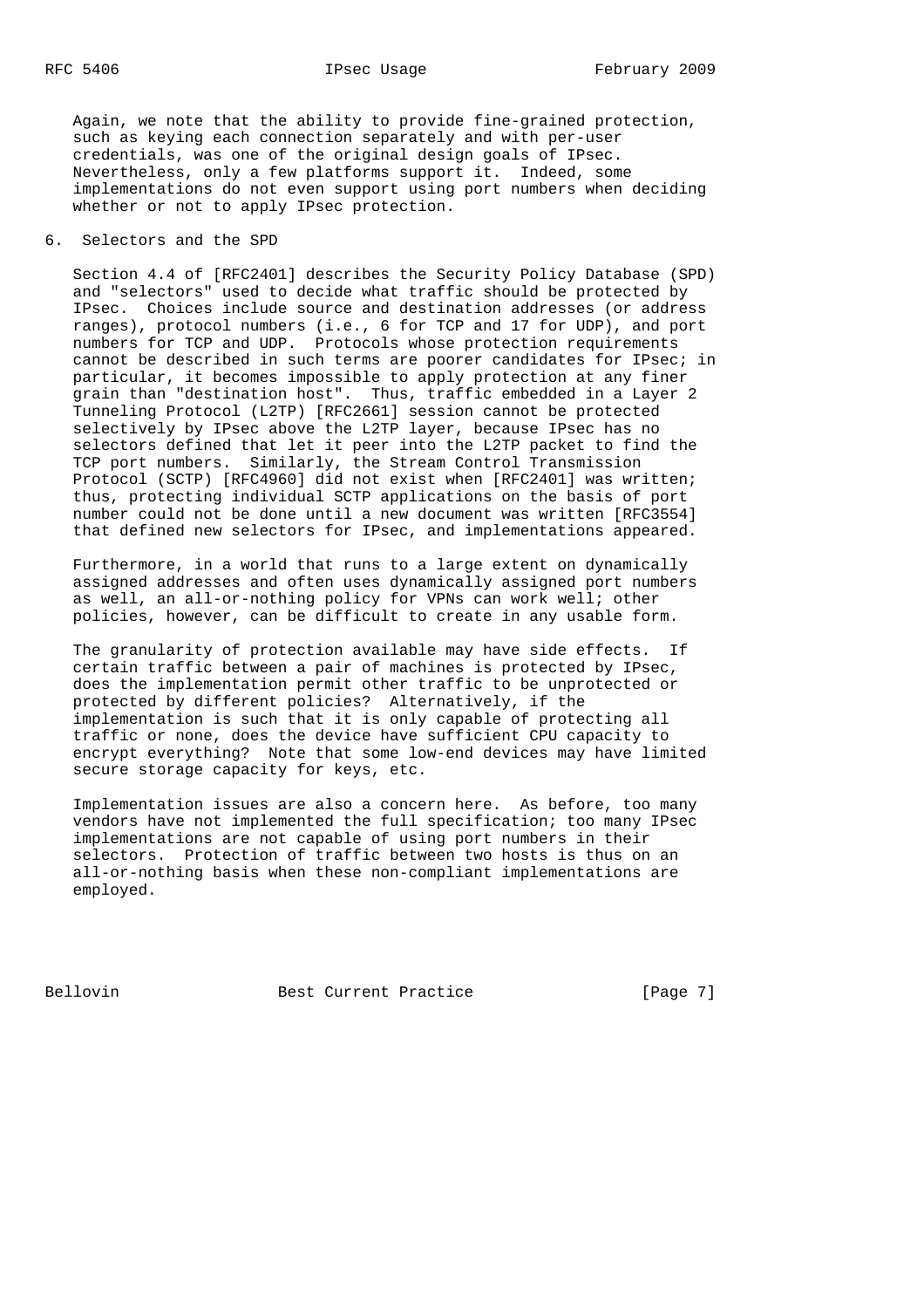## 7. Broadcast and Multicast

 Although the designers of IPsec tried to leave room for protection of multicast traffic, a complete design wasn't finished until much later. As such, many IPsec implementations do not support multicast. [RFC5374] describes extensions to IPsec to support it. Other relevant documents include [RFC3830], [RFC3547], and [RFC4535].

 Because of the delay, protocol designers who use multicast should consider the availability of these extensions in target platforms of interest.

8. Specifying IPsec

 Despite all of the caveats given above, it may still be appropriate to use IPsec in particular situations. The range of choices makes it mandatory to define precisely how IPsec is to be used. Authors of standards documents that rely on IPsec must specify the following:

- a. What selectors should the initiator of the conversation (the client, in client-server architectures) use? What addresses, port numbers, etc., are to be used?
- b. What IPsec protocol is to be used: AH or ESP? What mode is to be employed: transport mode or tunnel mode?
- c. What form of key management is appropriate?
- d. What form of identification should be used? Choices include IP address, DNS name with or without a user name, and X.500 distinguished name.
- e. If the application server will switch user IDs (i.e., it is a login service of some sort) and user name identification is used, is a new security association negotiated that utilizes a user granularity certificate? If so, when?
- f. What form of authentication should be used? Choices include pre shared secrets and certificates.
- g. How are the participants authorized to perform the operations that they request? For instance, are all devices with a certificate from a particular source allowed to use any application with IPsec or access any resource? (This problem can appear with any security service, of course.)

Bellovin **Best Current Practice** [Page 8]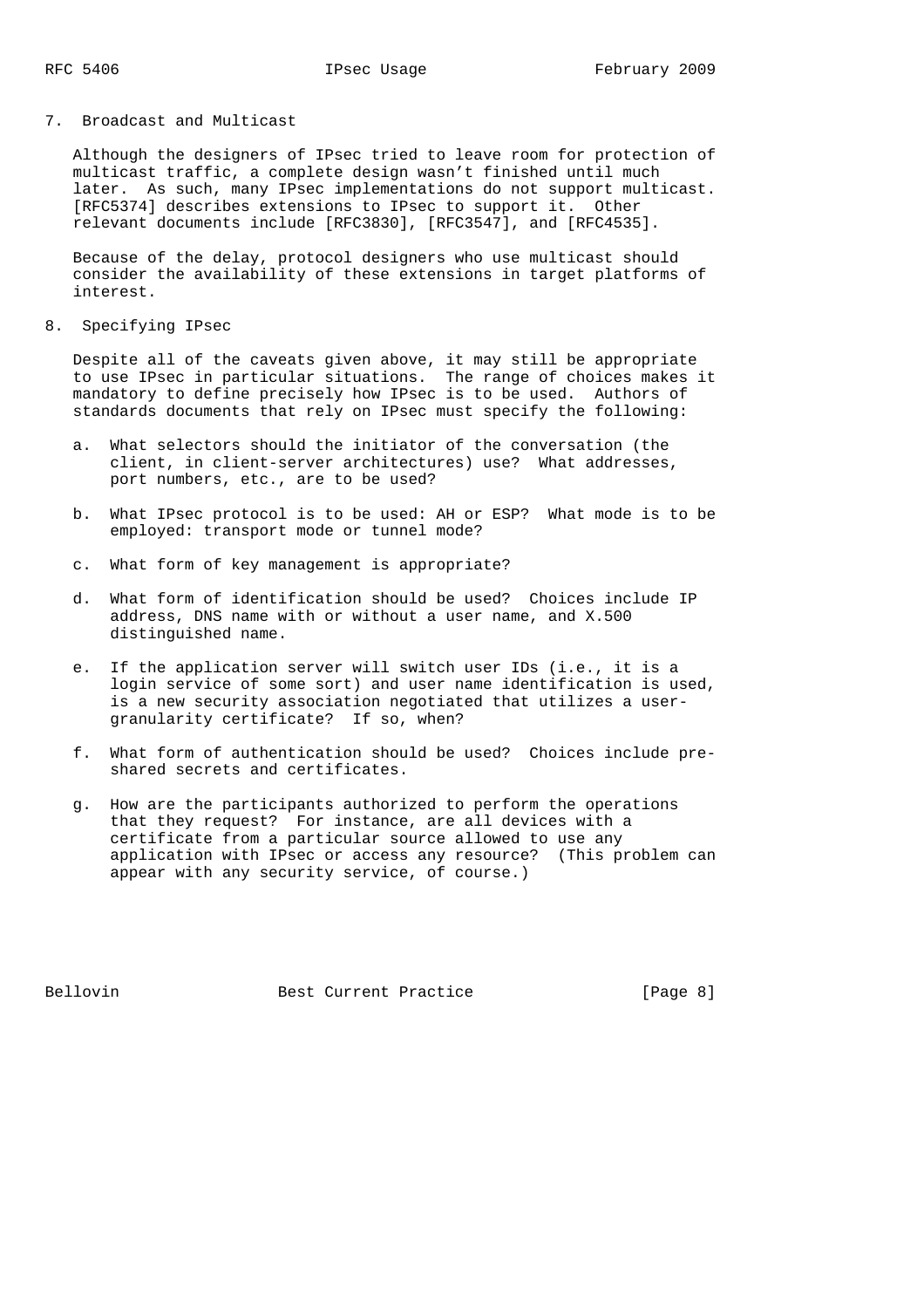h. Which of the many variants of IKE must be supported? Main mode? Aggressive mode?

 Note that there are two different versions of IKE: IKE and IKEv2. IKEv2 is simpler and cleaner, but is not yet widely available. You must specify which version of IKE you require.

- i. Is suitable IPsec support available in likely configurations of the products that would have to employ IPsec?
- 9. Example

 Let us now work through an example based on these guidelines. We will use the Border Gateway Protocol (BGP) [RFC4271] to show how to evaluate and specify the use of IPsec for transmission security, rather than the mechanism described in [RFC2385]. Note carefully that we are not saying that IPsec is an appropriate choice here. Rather, we are demonstrating the necessary examination and specification process. Also note that the deeper security issues raised by BGP are not addressed by IPsec or any other transmission security mechanism; see [Kent00a] and [Kent00b] for more details.

- Selectors BGP runs between manually configured pairs of hosts on TCP port 179. The appropriate selector would be the pair of BGP speakers, for that port only. Note that the router's "loopback address" is almost certainly the address to use.
- Mode Transport mode would be the proper choice if IPsec were used. The information being communicated is generally not confidential, so encryption need not be used. Either AH or ESP can be used; if ESP is used, the sender's IP address would need to be checked against the IP address asserted in the key management exchange. (This check is mandated by [RFC2401].) For the sake of interoperability, either AH or ESP would need to be specified as mandatory to implement.
- Key Management To permit replay detection, an automated key management system should be used, most likely IKE. Again, the RFC author should pick one.

Bellovin Best Current Practice [Page 9]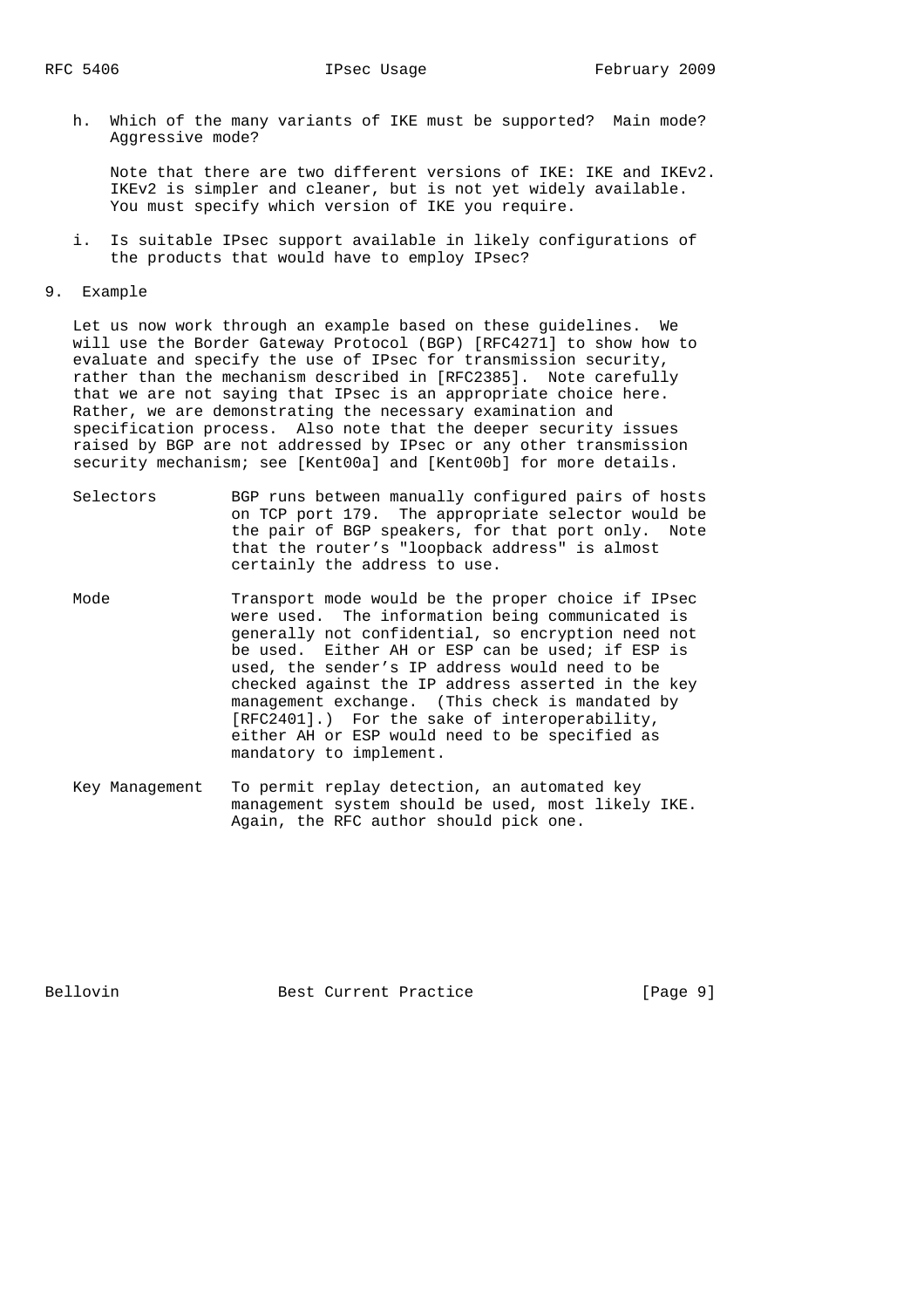Security Policy Connections should be accepted only from the designated peer. (Note that this restriction applies only to BGP. If the router -- or any IPsec host -- runs multiple services with different security needs, each such service requires its own security policy.)

- Authentication Given the number of BGP-speaking routers used internally by large ISPs, it is likely that shared key mechanisms are inadequate. Consequently, certificate-based IKE must be supported. However, shared secret mode is reasonable on peering links or (perhaps) on links between ISPs and customers. Whatever scheme is used, it must tie back to a source IP address or Autonomous System (AS) number in some fashion, since other BGP policies are expressed in these terms. If certificates are used, would they use IP addresses or AS numbers? Which?
- Availability For this scenario, availability is the crucial question. Do likely BGP speakers -- both backbone routers and access routers -- support the profile of IPsec described above? Will use of IPsec, with its attendant expensive cryptographic operations, raise the issue of new denial-of-service attacks? The working group and the IESG must make these determinations before deciding to use IPsec to protect BGP.

# 10. Security Considerations

 IPsec provides transmission security and simple access control only. There are many other dimensions to protocol security that are beyond the scope of this memo, including most notably availability. For example, using IPsec does little to defend against denial-of-service attacks; in some situations, i.e., on CPU-limited systems, it may contribute to the attacks. Within its scope, the security of any resulting protocol depends heavily on the accuracy of the analysis that resulted in a decision to use IPsec.

## 11. Acknowledgments

 Ran Atkinson, Lakshminath Dondeti, Barbara Fraser, Paul Hoffman, Russ Housley, Stephen Kent, Eric Fleischman, assorted members of the IESG, and a plethora of others have made many useful suggestions.

Bellovin **Best Current Practice** [Page 10]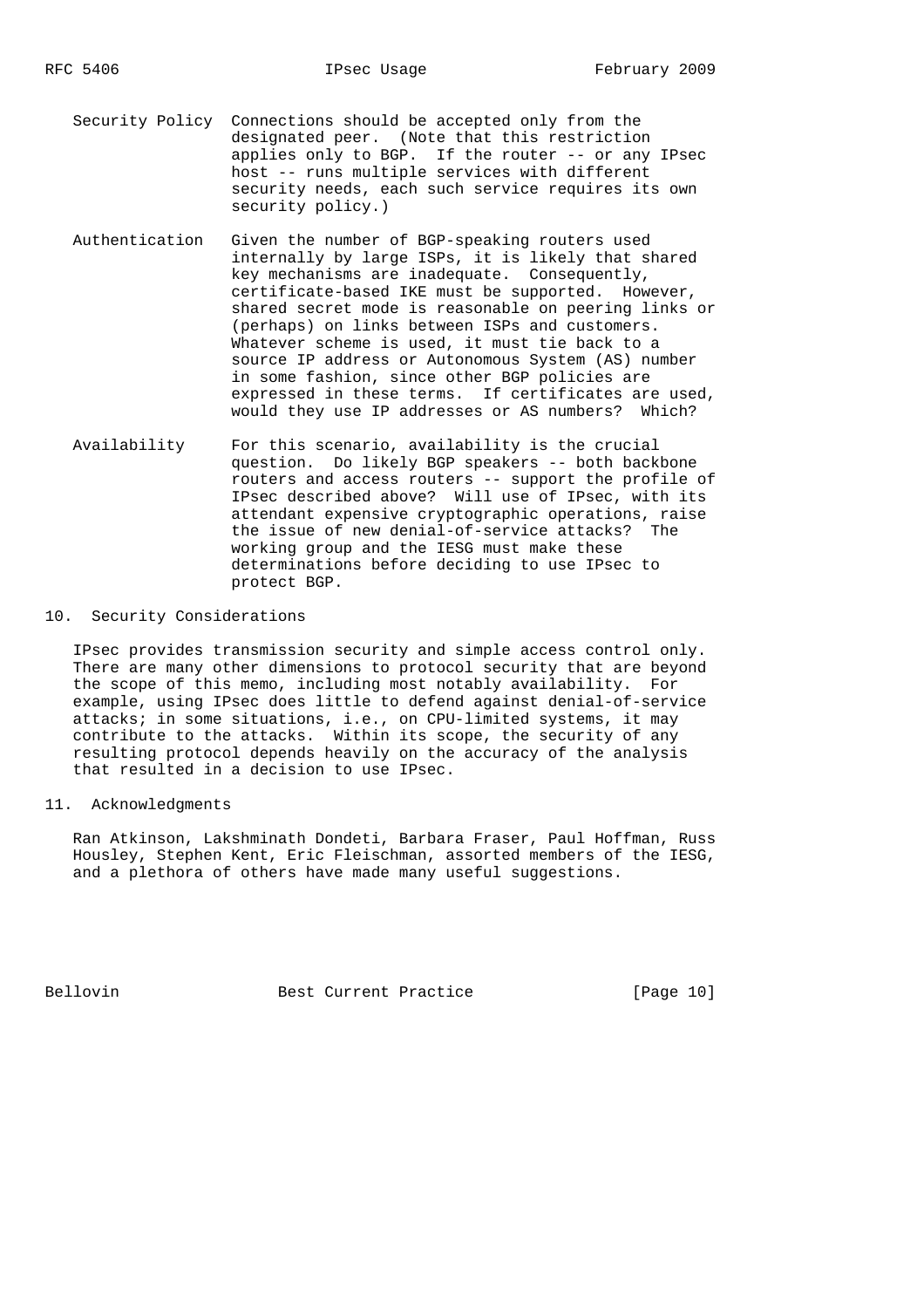# 12. References

12.1. Normative References

- [RFC2401] Kent, S. and R. Atkinson, "Security Architecture for the Internet Protocol", RFC 2401, November 1998.
- [RFC2402] Kent, S. and R. Atkinson, "IP Authentication Header", RFC 2402, November 1998.
- [RFC2406] Kent, S. and R. Atkinson, "IP Encapsulating Security Payload (ESP)", RFC 2406, November 1998.
- [RFC2409] Harkins, D. and D. Carrel, "The Internet Key Exchange (IKE)", RFC 2409, November 1998.
- [RFC3554] Bellovin, S., Ioannidis, J., Keromytis, A., and R. Stewart, "On the Use of Stream Control Transmission Protocol (SCTP) with IPsec", RFC 3554, July 2003.
- [RFC3948] Huttunen, A., Swander, B., Volpe, V., DiBurro, L., and M. Stenberg, "UDP Encapsulation of IPsec ESP Packets", RFC 3948, January 2005.
	- [RFC4107] Bellovin, S. and R. Housley, "Guidelines for Cryptographic Key Management", BCP 107, RFC 4107, June 2005.
	- [RFC5280] Cooper, D., Santesson, S., Farrell, S., Boeyen, S., Housley, R., and W. Polk, "Internet X.509 Public Key Infrastructure Certificate and Certificate Revocation List (CRL) Profile", RFC 5280, May 2008.
	- [RFC5374] Weis, B., Gross, G., and D. Ignjatic, "Multicast Extensions to the Security Architecture for the Internet Protocol", RFC 5374, November 2008.

12.2. Informative References

- [Bell96] Bellovin, S., "Problem Areas for the IP Security Protocols", Proc. Sixth Usenix Security Symposium, pp. 205-214, 1996.
- [Kent00a] Kent, S., Lynn, C., and K. Seo, "Secure Border Gateway Protocol (Secure-BGP)", IEEE Journal on Selected Areas in Communications, 18:4, pp. 582-592, 2000.

Bellovin Best Current Practice [Page 11]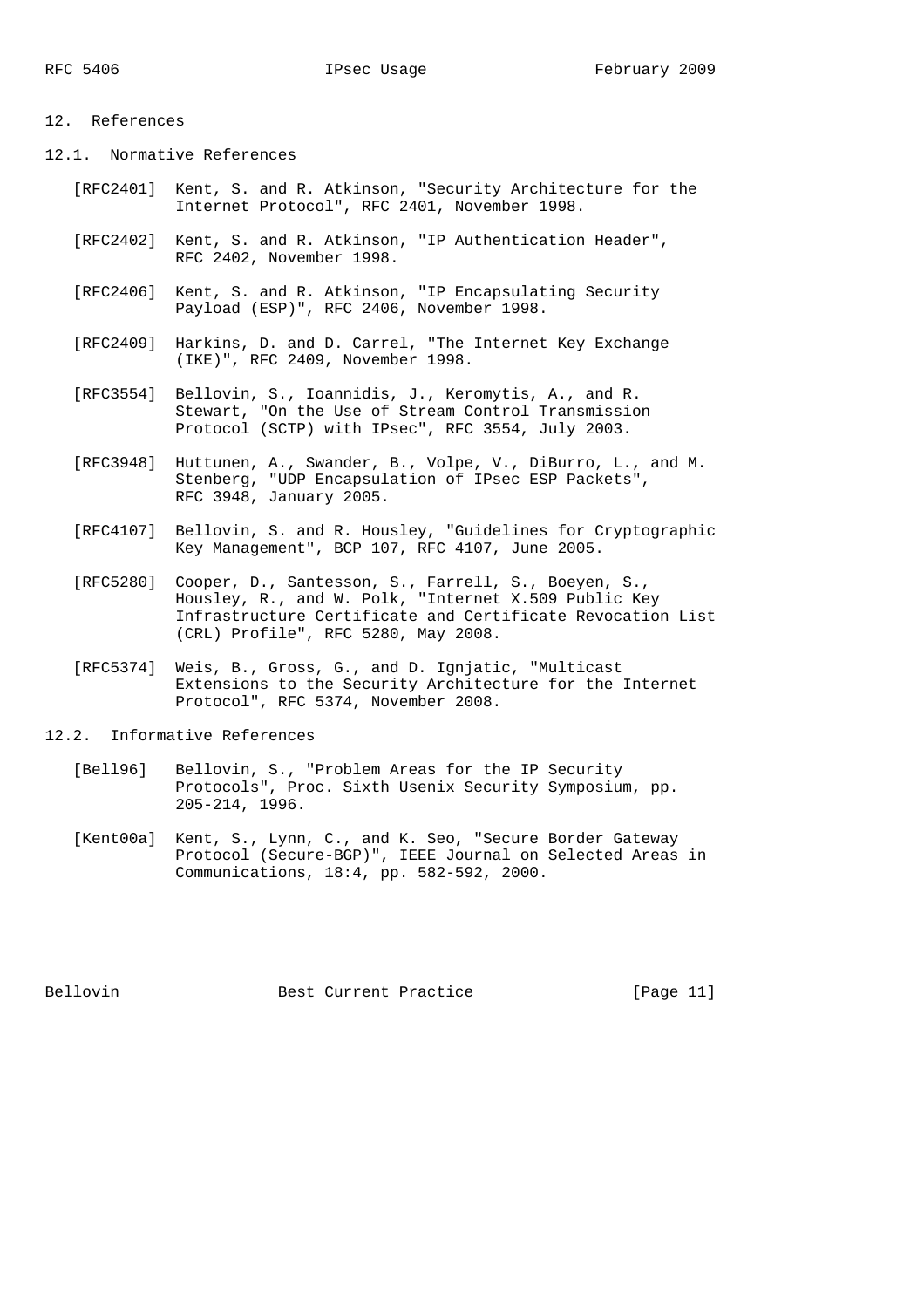- [Kent00b] Kent, S., Lynn, C., Mikkelson, J., and K. Seo, "Secure Border Gateway Protocol (Secure-BGP) -- Real World Performance and Deployment Issues", Proc. Network and Distributed System Security Symposium (NDSS), 2000.
- [RFC2385] Heffernan, A., "Protection of BGP Sessions via the TCP MD5 Signature Option", RFC 2385, August 1998.
- [RFC2461] Narten, T., Nordmark, E., and W. Simpson, "Neighbor Discovery for IP Version 6 (IPv6)", RFC 2461, December 1998.
- [RFC2661] Townsley, W., Valencia, A., Rubens, A., Pall, G., Zorn, G., and B. Palter, "Layer Two Tunneling Protocol "L2TP"", RFC 2661, August 1999.
- [RFC3547] Baugher, M., Weis, B., Hardjono, T., and H. Harney, "The Group Domain of Interpretation", RFC 3547, July 2003.
- [RFC3552] Rescorla, E. and B. Korver, "Guidelines for Writing RFC Text on Security Considerations", BCP 72, RFC 3552, July 2003.
- [RFC3715] Aboba, B. and W. Dixon, "IPsec-Network Address Translation (NAT) Compatibility Requirements", RFC 3715, March 2004.
- [RFC3830] Arkko, J., Carrara, E., Lindholm, F., Naslund, M., and K. Norrman, "MIKEY: Multimedia Internet KEYing", RFC 3830, August 2004.
- [RFC4271] Rekhter, Y., Li, T., and S. Hares, "A Border Gateway Protocol 4 (BGP-4)", RFC 4271, January 2006.
- [RFC4301] Kent, S. and K. Seo, "Security Architecture for the Internet Protocol", RFC 4301, December 2005.
- [RFC4302] Kent, S., "IP Authentication Header", RFC 4302, December 2005.
- [RFC4303] Kent, S., "IP Encapsulating Security Payload (ESP)", RFC 4303, December 2005.
- [RFC4306] Kaufman, C., "Internet Key Exchange (IKEv2) Protocol", RFC 4306, December 2005.
- [RFC4430] Sakane, S., Kamada, K., Thomas, M., and J. Vilhuber, "Kerberized Internet Negotiation of Keys (KINK)", RFC 4430, March 2006.

Bellovin Best Current Practice [Page 12]